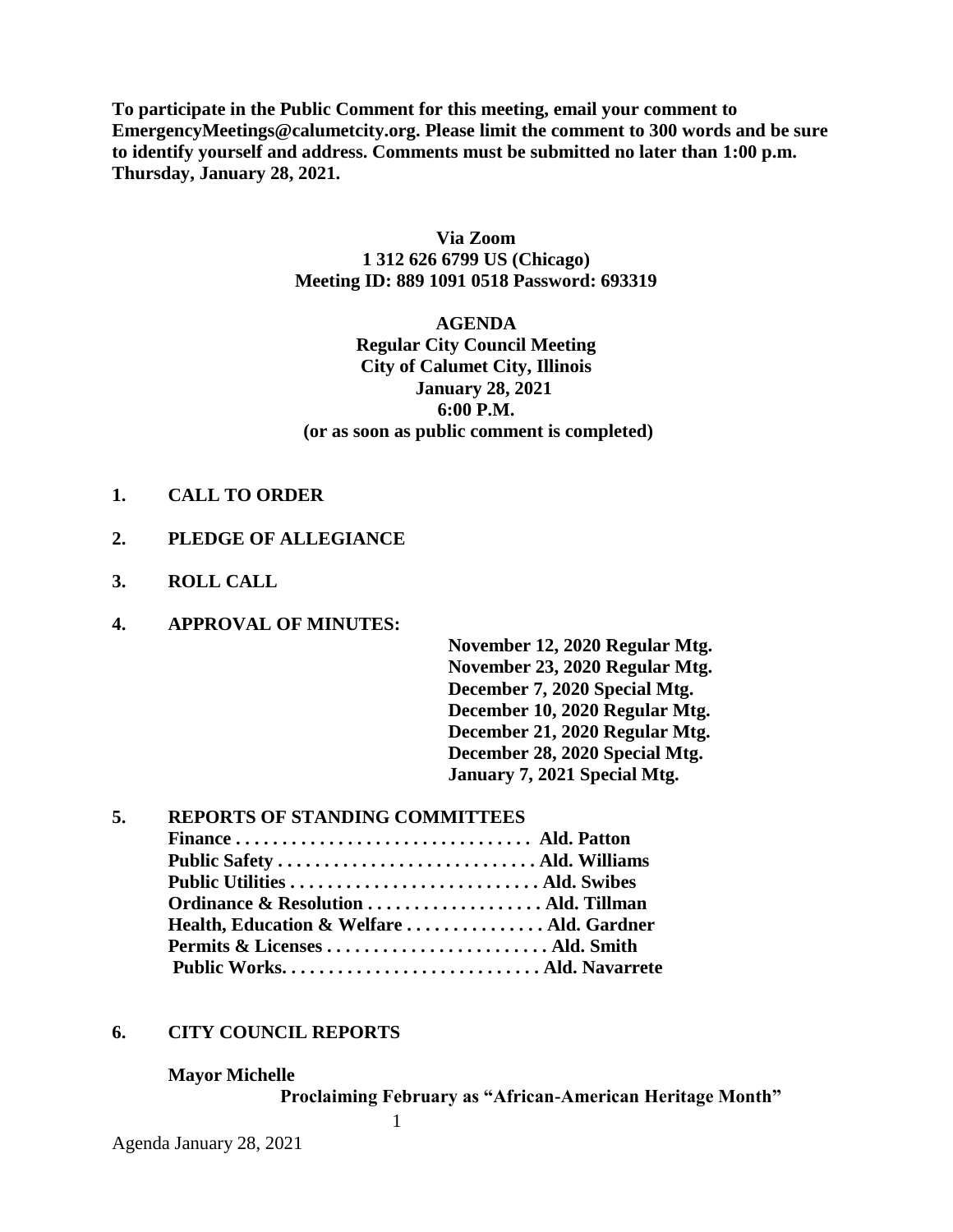**City Clerk Figgs**

 **City Treasurer Tarka**

**Alderman Navarrete**

**Alderman Swibes**

**Alderman Tillman**

**Alderman Williams**

**Alderman Gardner**

**Alderman Patton**

**Alderman Smith**

### **7. INFORMATIONAL ITEMS TO BE ACCEPTED AND PLACED ON FILE**

| A. Calumet City Fire<br><b>Department</b> | <b>RE: Retirement of Firefighter Brian Bonic</b>                     |
|-------------------------------------------|----------------------------------------------------------------------|
| <b>B.</b> City Treasurer Tarka            | <b>RE: Revenue &amp; Expense Reports November 2020</b>               |
| C. City Treasurer Tarka                   | RE: 82 <sup>nd</sup> & 83 <sup>rd</sup> Quarterly Investment Reports |

# **8. NEW BUSINESS**

- **A. Various Action Items:**
	- **1. Authorize the Board of Fire & Police Commission to hire one (1) candidate from the current firefighter eligibility list for the due to the retirement of Firefighter Brian Bonic.**
	- **2. Approve the installation of two (2) "Do Not Block Driveway" sign at 339 State Street on the State Street (East of the driveway) and Wentworth (North of the driveway); direct Public Works to install.**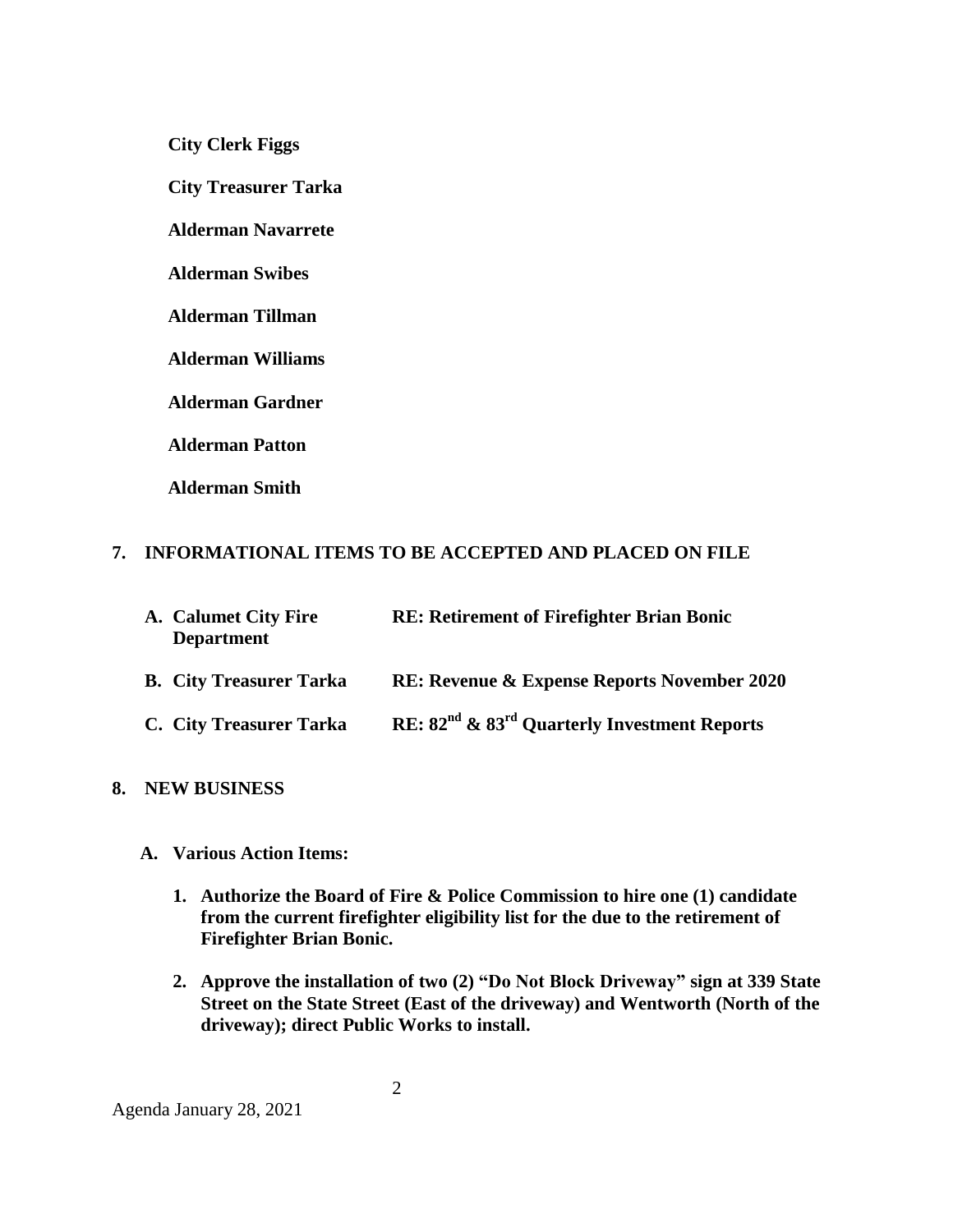- **3. Approve extension of agreement with Republic Services for the collection and disposal of single family residential waste**
- **B. BUILDING PERMITS -**

| <b>NEW FENCE</b>  | WARD       |
|-------------------|------------|
| 615 Exchange      | $2nd$ Ward |
| 1202 Memorial Dr. | $2nd$ Ward |

# **C. RESOLUTIONS AND ORDINANCES**

- **1. Ordinance Amending Handicapped Parking Ordinance Chapter 90 of the Municipal Code of the City of Calumet City, Cook County, Illinois Handicapped Parking by adding: 275 Merrill Ave.**
- **2. An Ordinance Of The City Of Calumet City, Cook County, Illinois Imposing A Temporary Moratorium On The Issuance Of Licenses For Barber Shops, Beauty Parlors And Hair Braiding Shops.**
- **3. An Ordinance Amending Section 20-501 "Holidays For Certain Employees" Of The Municipal Code Of The City Of Calumet City Updating Code To Reflect Holidays Observed By The City.**
- **4. An Ordinance Authorizing An Economic Incentive Agreement With Ameri Realty, Inc. (1 Dutch Valley Drive).**
- **5. A Resolution Of The City Of Calumet City, Cook County, Illinois Supporting A Class 8 Real Estate Tax Assessment Classification For The Property Located At 1 Dutch Valley Drive, Calumet City, Illinois.**
- **6. A Resolution Of The City Of Calumet City, Cook County Illinois Supporting The Renewal Of A Class 8 Real Estate Tax Assessment Classification For 749 Torrence.**
- **7. A Resolution Accepting A Grant From The Illinois Housing Development Authority's Strong Communities Program.**
- **8. A Resolution Honoring Emanuel "Chris" Welch On His Appointment As Speaker Of The House Of The Illinois General Assembly.**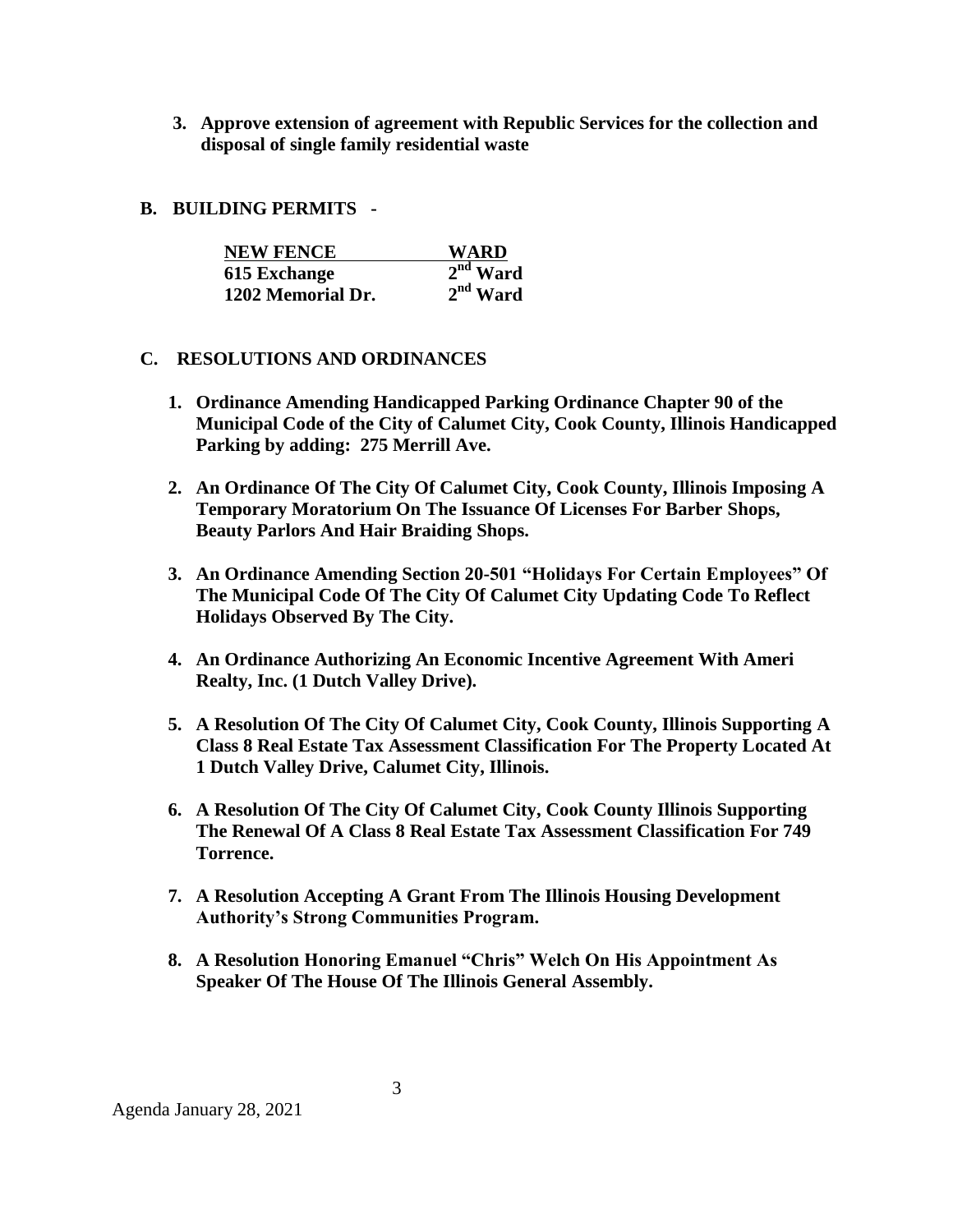### **D. FINANCIAL MATTERS**

- **1. Approve the 2021 Annual SSMMA Membership dues; direct the City Treasurer to remit payment to South Suburban Mayors & Managers Association in an amount not to exceed \$30,176.00 and to charge account #01099-52353.**
- **2. Approve the 2021 IML Annual Membership dues: direct the City Treasurer to remit payment to Illinois Municipal League in the amount of \$2,500.00 and to charge account #01099-52353.**
- **3. Approve remaining balance of City Clerk Nyota T. Figgs continuing education courses previously approved on January 14, 2021; authorize the City Treasurer to remit payment in the amount of \$1,992.00 to Clerk Nyota T. Figgs and charge to account# 01029-52390. All documentation will be provided to the City Treasurer upon Registration and completion.**
- **4. Approve roll over dumpster charge; authorize the City Treasurer to remit payment to Republic Services in the amount of \$5,927.15 and to charge account #01041-52141.**
- **5. Approve branch pick up from Public Works due to storm damage; authorize the City Treasurer to remit payment to Pop Trucking in the amount of \$10,415.00 and to charge account #01041-52141.**
- **6. Approve recommendation of Department of Inspectional Services to award the bid (held on 1/15/2021) for demolition to the lowest bidder, JM Industrial Services as follows:**
	- **1350 Kenilworth - \$10,350.00.00**
	- **1362 Kenilworth - \$6,612.00**
	- **538 Lincoln Ave. - \$6,912.00**
	- **626 Ingraham - \$6,575.00**
	- **617 Ingraham - \$6,600.00**

**authorize the City Treasurer to remit payment from account # 12507-52645 upon completion of job.**

**7. Approve settlement for David Zielke v City of Calumet City Case #18 WC 17244; authorize the City Treasurer to remit payment as stated in the communication and to charge account #01050-52131.**